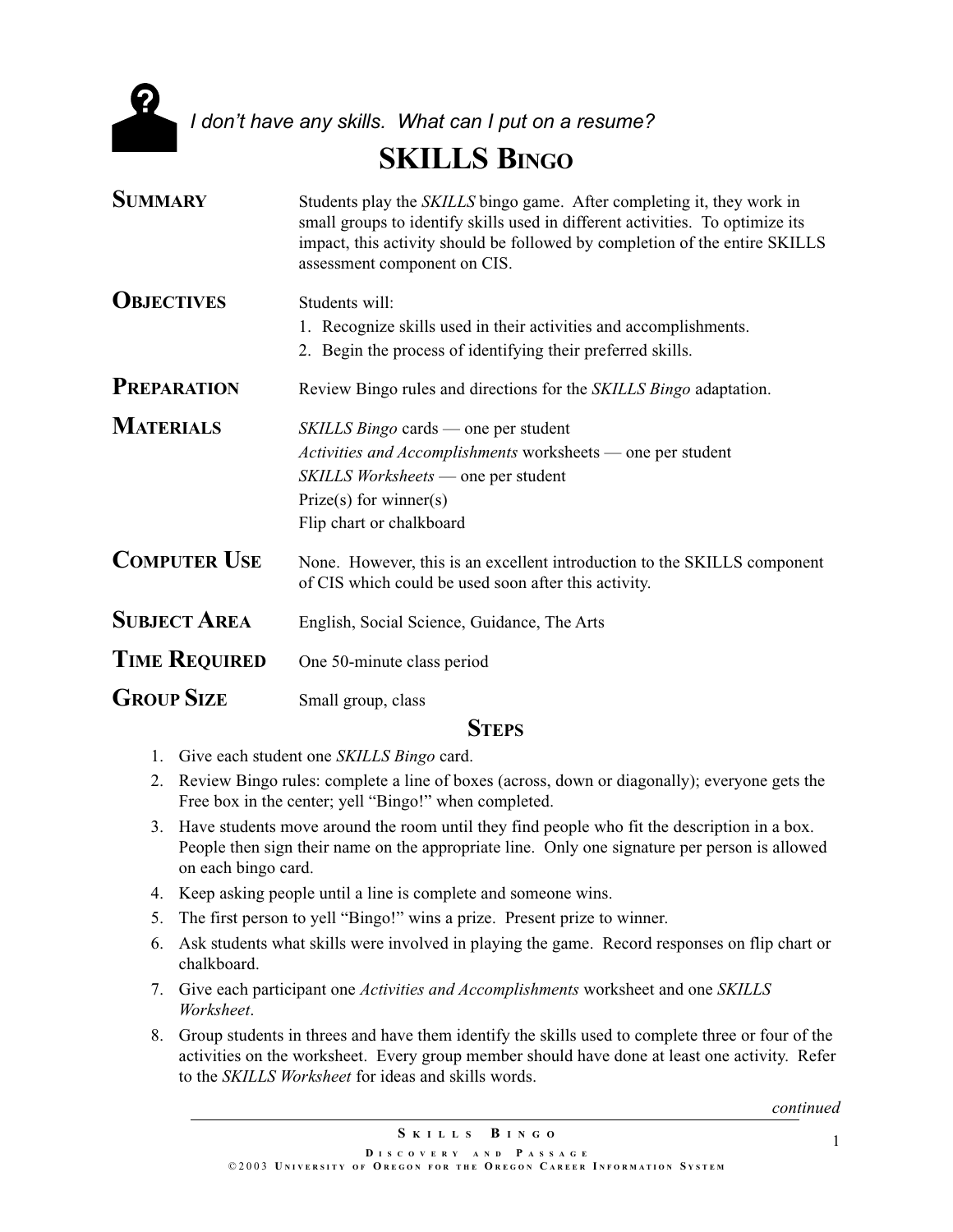- 9. Upon completion, ask a few students to share their *Activities and Accomplishments* skills list with the large group.
- 10. Discuss what they learned about each other and themselves. Consider how activities and accomplishments can reveal people's skills or their interest in developing particular skills.
- 11. Give an overview of the SKILLS tool: It is one of many different types of career assessment instruments. Each instrument helps a person understand a specific aspect of themselves, such as interests, aptitudes, values, and personality types. SKILLS looks at your skills preferences.
- 12. Give definition of a skill: "goal-directed behavior that has been or can be strengthened through practice." Emphasize that a skill can be learned.
- 13. Have students identify at least 20 skills based on their *Activities and Accomplishments*.

#### *Recommended continuation:*

- 14. Explain that during the next few class sessions, students will use the SKILLS component of the CIS program. They will identify skills they enjoy using, then a computer program will match lists to occupations.
- 15. Proceed with the formal six-step process outlined on the *SKILLS Worksheet*.

### **VARIATIONS**

- 1. Vary items on the Bingo card to introduce other topics, such as work experience or transition issues.
- 2. Have students develop their own Bingo cards based on their "known" activities and accomplishments before proceeding with the SKILLS component.

### **ALLIED ACTIVITIES**

Career Self-Portrait Skills Match

### **ASSESSMENT STRATEGIES**

Students will:

- 1. Complete the *SKILLS Bingo* worksheet.
- 2. Complete the *Activities and Accomplishments* worksheet.
- 3. Identify and discuss skills used in activities and accomplishments.
- 4. Identify at least 20 skills to be used in the SKILLS assessment process.



#### **STUDENT WORKSHEETS**

*SKILLS Bingo* cards *Activities and Accomplishments SKILLS Worksheets*

## **PORTFOLIO**

*SKILLS Bingo* card with *Activities and Accomplishments* worksheet



 **INSTRUCTIONAL NOTES**

 *Presenting SKILLS to Students continued*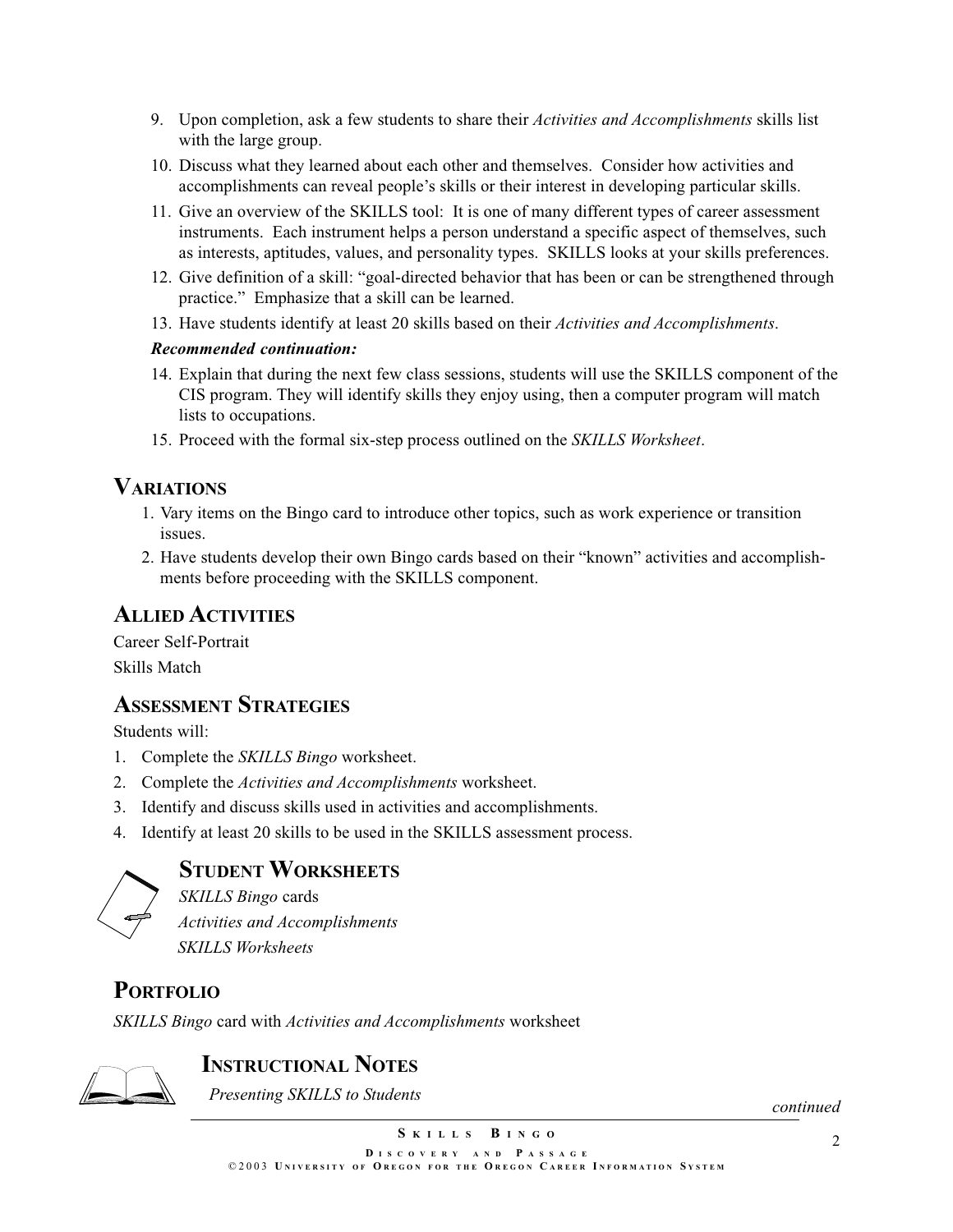### **SORTING**

**Subject/Program Area:** Any, Career Focus, Career-Related Learning, English, Guidance

**Grade Level:** 9, 10, 11, 12

**CIS Component:** SKILLS

#### **STANDARDS**

**CRLS:** Career Development, Communication, Teamwork

**SCANS:** Information, Interpersonal, Thinking Skills

**NCDG:** Positive self-concept, Skills to interact positively with others, Career information skills

**ASCA:** Academic Development, Career Development, Personal and Social Development

#### **EDUCATIONAL GOALS**

**Bloom's Taxonomy:** Analysis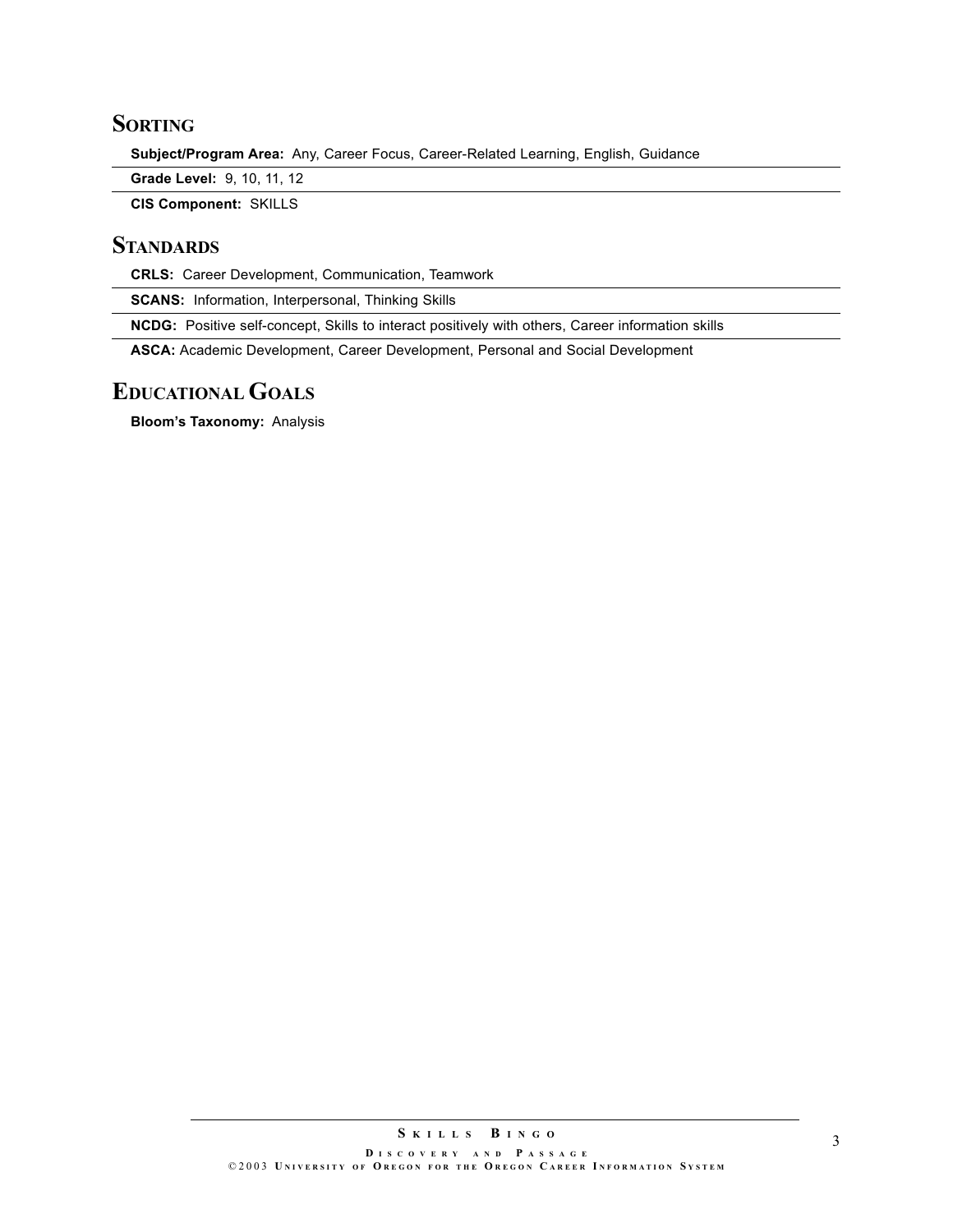

# **SKILLS BINGO CARD**

**Directions:** Each box identifies something that someone in this class may have accomplished. Interact with class members to find out if any of the listed items pertains to them. If so, ask them to sign their name on the appropriate line. (Even though more than one item may match a person, each person should sign only one blank spot per card.)

|                              | K                                |                                    |                                        |                       |
|------------------------------|----------------------------------|------------------------------------|----------------------------------------|-----------------------|
| <b>Baked cookies</b>         | Played a team<br>sport           | Rearranged a<br>room               | Assembled a<br>document                | Been<br>a lifeguard   |
| Answered a<br>business phone | Cared for a pet                  | Helped a friend<br>solve a problem | Acted in a play                        | Drawn a design        |
| Organized a<br>tool box      | Mended clothes                   | <b>FREE</b>                        | Given<br>directions to find<br>a place | Written<br>a poem     |
| Fixed a<br>leaky faucet      | Played a musical<br>instrument   | <b>Read stories</b><br>to children | <b>Driven</b><br>a tractor             | Designed<br>an outfit |
| Planned<br>a trip            | Choreographed<br>a dance routine | Sold raffle tickets                | Changed oil<br>in a car                | Held an office        |